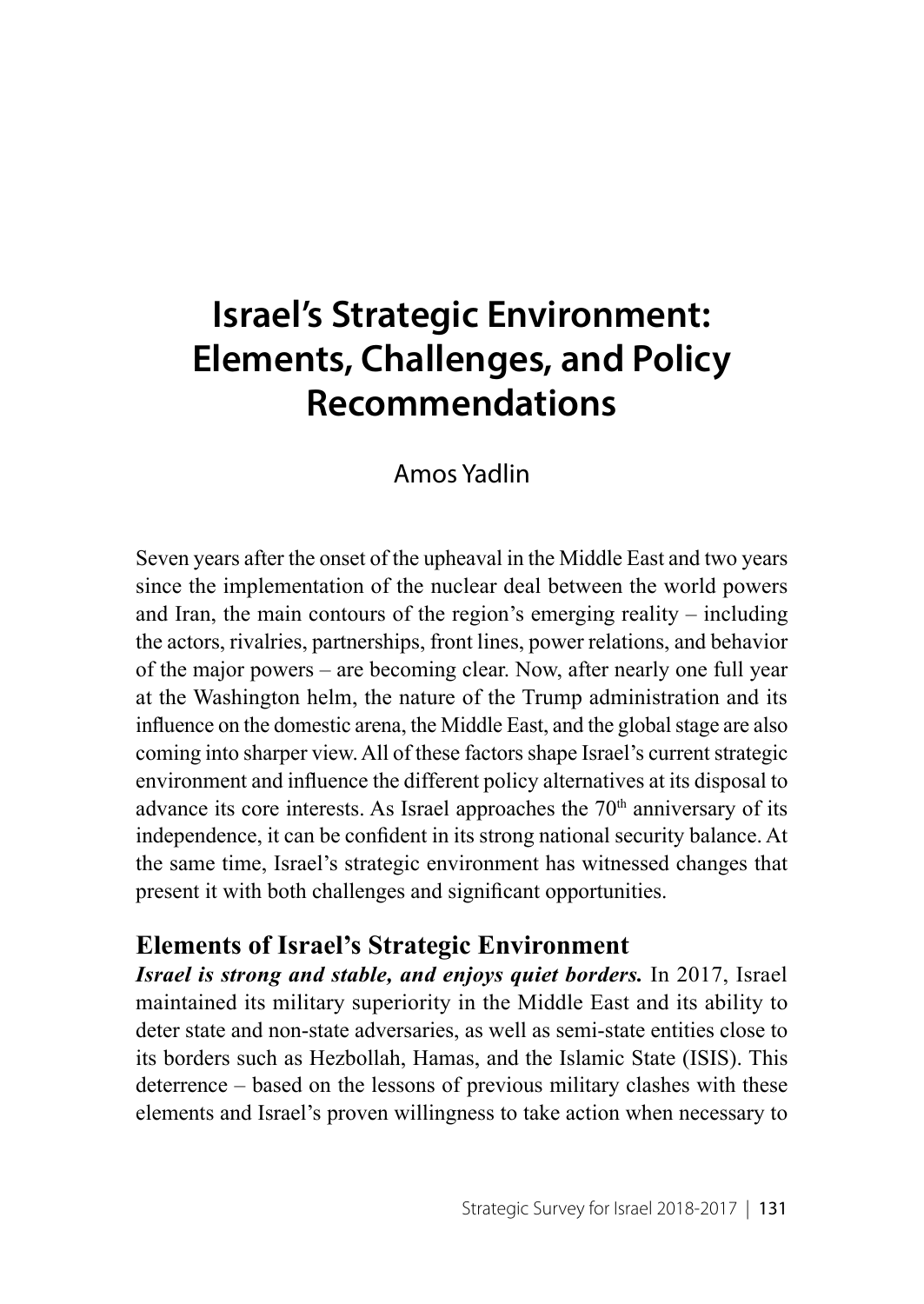exact a maximum price, even at the risk of escalation – explains the calm along Israel's borders, which has existed for 11 years in the north and three in the south. Israel's deterrence has also stood the test of its resolute activity against the shipment of weapons to Hezbollah and against the tunnels in the southern arena, for which, in contrast to its traditional circumspectness, Israel has assumed responsibility. The balance of Israel's non-military power is also positive: in contrast to the destruction and substantial economic challenges in the surrounding Middle East, the Israeli economy is strong and stable, allowing it to bear the burden of security needs. Indeed, it has become a center of attraction and a model of emulation due to its innovation in hi-tech, the cyber realm, agriculture, and entrepreneurship. Despite the negative impact of Israeli policy regarding the Palestinian issue, Israel has managed to preserve and advance its foreign relations in the international arena, particularly with the major world powers.

*The United States under the Trump administration.* The Trump administration is friendly and sympathetic to Israel, and Israel and the United States see eye-to-eye on most aspects of the Middle East strategic picture. However, the United States' influence on the region continues to wane and its international status has weakened. Positive developments for Israel have included US efforts to strengthen its relations with its major allies in the region (Saudi Arabia, Egypt, and Israel); the US view of Iran as a major rival and threat to regional stability that must be contained; US activity against the use of chemical weapons by the Assad regime in Syria; American diplomatic support of Israel in the Security Council and other UN institutions; and most recently, the formal recognition by the US of Jerusalem as the capital of the State of Israel.

On the other hand, it is still unclear where the administration will position itself, between its tendency toward isolationism and a focus on American domestic problems on the one hand, and its rhetoric on the need to strengthen US military power and America's willingness to use massive force against its enemies around the world on the other hand. The administration has not formulated an overall strategy to achieve its goals and has not demonstrated a willingness to take action that exceeds what was taken by the Obama administration. The Trump administration's current priorities include its crisis with North Korea, legislative efforts, and the "Russiagate" investigations,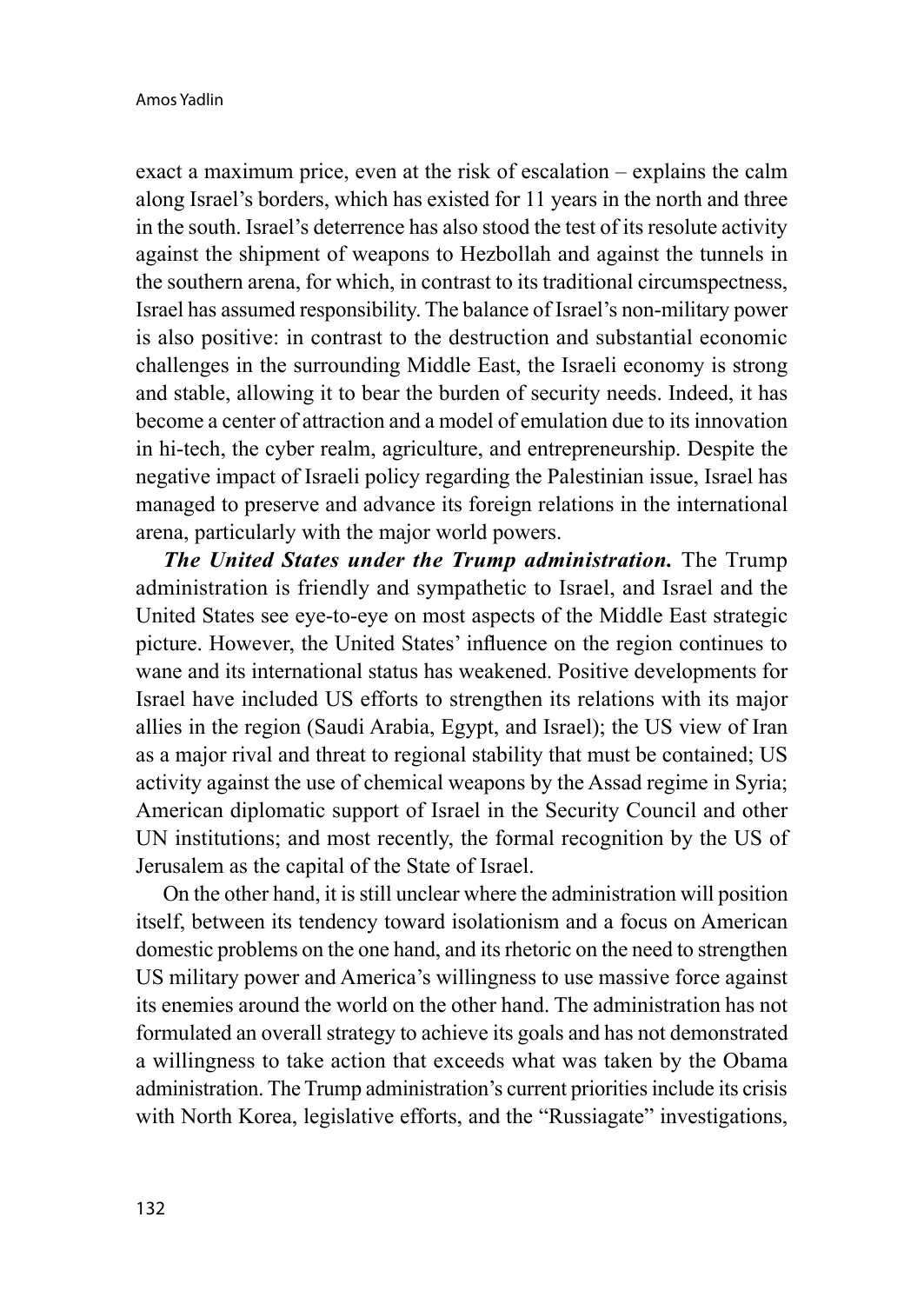and its institutions and the administration's bodies remain weak and only partially staffed. As a result, its ability to engage in the ongoing and systematic management of a variety of complex issues is limited. In the Middle East, the main policy objective of forcing the collapse of the Islamic State in Syria and Iraq is nearly achieved, and Washington appears to be tempted to proclaim "victory" and thereby detach itself from excessive commitment in the region. Israel must take into account the considerable gap between what it regards as positive statements and extremely minor diplomatic and military action. In addition, the growing polarization in the American political system and the increasing Israeli closeness to the President makes it difficult for Israel to position itself as a bipartisan issue and increases the risks for when the political pendulum swings back and the Democrats regain control. In this context, it is important to note the growing rift between Israel and American Jewry (most of whom oppose Trump), primarily against the background of the Israeli government's policy on the issues of religion and state and civil society. This divide has intensified with the encouragement of anti-Semitic forces and those seeking the delegitimization of Israel, as they become more sophisticated in their activity, approach new audiences, and strive to do long term damage to the status of Israel and the personal security of Jews.

*Russia has emerged as the major victor of the last two years in the Middle East.* Against the background of its relative economic weakness and its international isolation following its annexation of the Crimean Peninsula and the war in Ukraine, Russia managed to solidify its status in the Middle East through its military involvement in Syria. Russia's intervention in the war in Syria more than two years ago, which was based on limited but high intensity power, changed the direction of the war. Russia achieved all its goals by means of measured intervention in Syria, proving that there sometimes are military solutions – that is, if those seeking them employ them correctly and with determination. Russia's protégé, the Assad regime, reasserted its control over most Syrian territory, and Russia achieved preeminence as the leading international political actor shaping and stabilizing the Syrian arena, while at the same time marginalizing and weakening the United States. Russia also established military, naval, and air foundations for its strategic presence in the country for generations to come. And it did all this without entrapment in the Syrian "quagmire," as President Obama predicted would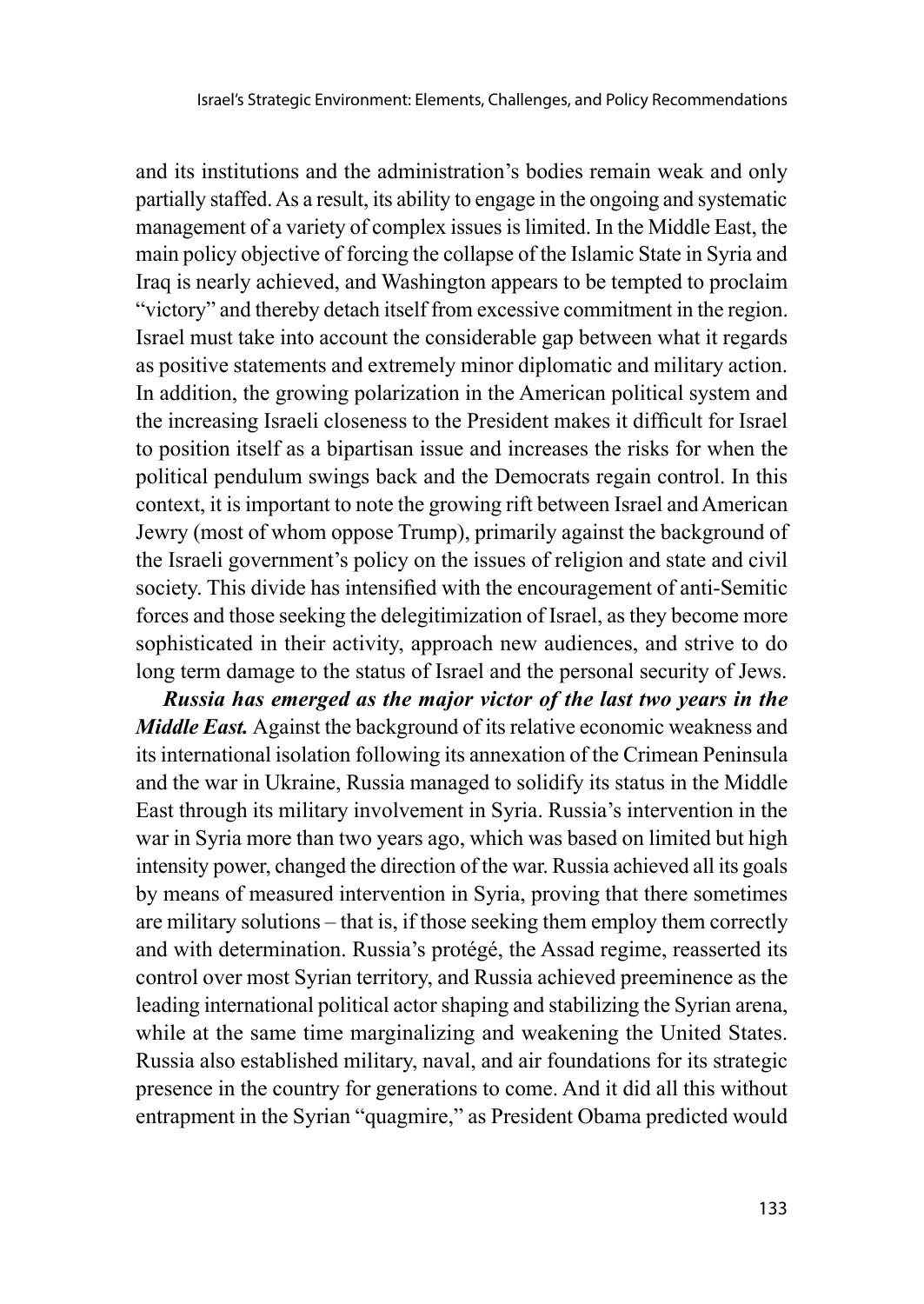occur. Russia has succeeded in maintaining good relations with all the actors in the Middle East, even those who are bitter rivals of one another: Iran and Saudi Arabia; Israel and the Palestinians; Turkey and the Kurds; and Egypt and Qatar. In the global arena, Russia is enjoying the expanding strategic vacuum left by the Trump administration that was created by the administration's policies and the paralysis of its governing systems, against the background of the investigation of its contacts with Russia and Moscow's possible involvement in the US presidential election.

Israel's relationship with Russia is complicated: in the short term and on a tactical level, by means of strategic dialogue and operational channels of de-confliction, Israel has succeeded in maintaining a certain freedom of operation in Syria without encountering friction with Russian forces. Israel and Russia also share a fundamental interest in stabilizing the arena and minimizing clashes. Nonetheless, on a strategic level, a fundamental conflict of interest exists between Israel and Russia, which has allowed Iran and its proxies to establish themselves in Syria, provided them with the backing to do so, and striven in the process to weaken the United States and undermine US influence. In the international arena, Russia continues to support traditional Palestinian positions, and it appears that those who seek a Russian veto of anti-Israel resolutions in the UN Security Council will remain with unrequited hopes.

*China: an economic and infrastructure power with a low strategic profile.* Against the background of its fierce economic competition with the United States, China has positioned itself as a leading responsible actor in the global economic system and in international institutions. China's primary interest lies in Asia and the Pacific, where there is growing competition between the superpowers. In the Middle East, China has left the political-security landscape – and the military and international political costs of this landscape – to Russia and the United States. In the meantime, it continues to focus primarily on the economic realm and engage in symbolic diplomacy, while limiting itself to a minor military presence in agreed-upon international undertakings, such as peacekeeping forces and anti-pirating operations. Like Russia's policy in the Middle East, Chinese policy is based on parallel relations with all relevant parties in the region, including those that are rivals of one another, such as Saudi Arabia and Iran. China also has relations with Israel, which it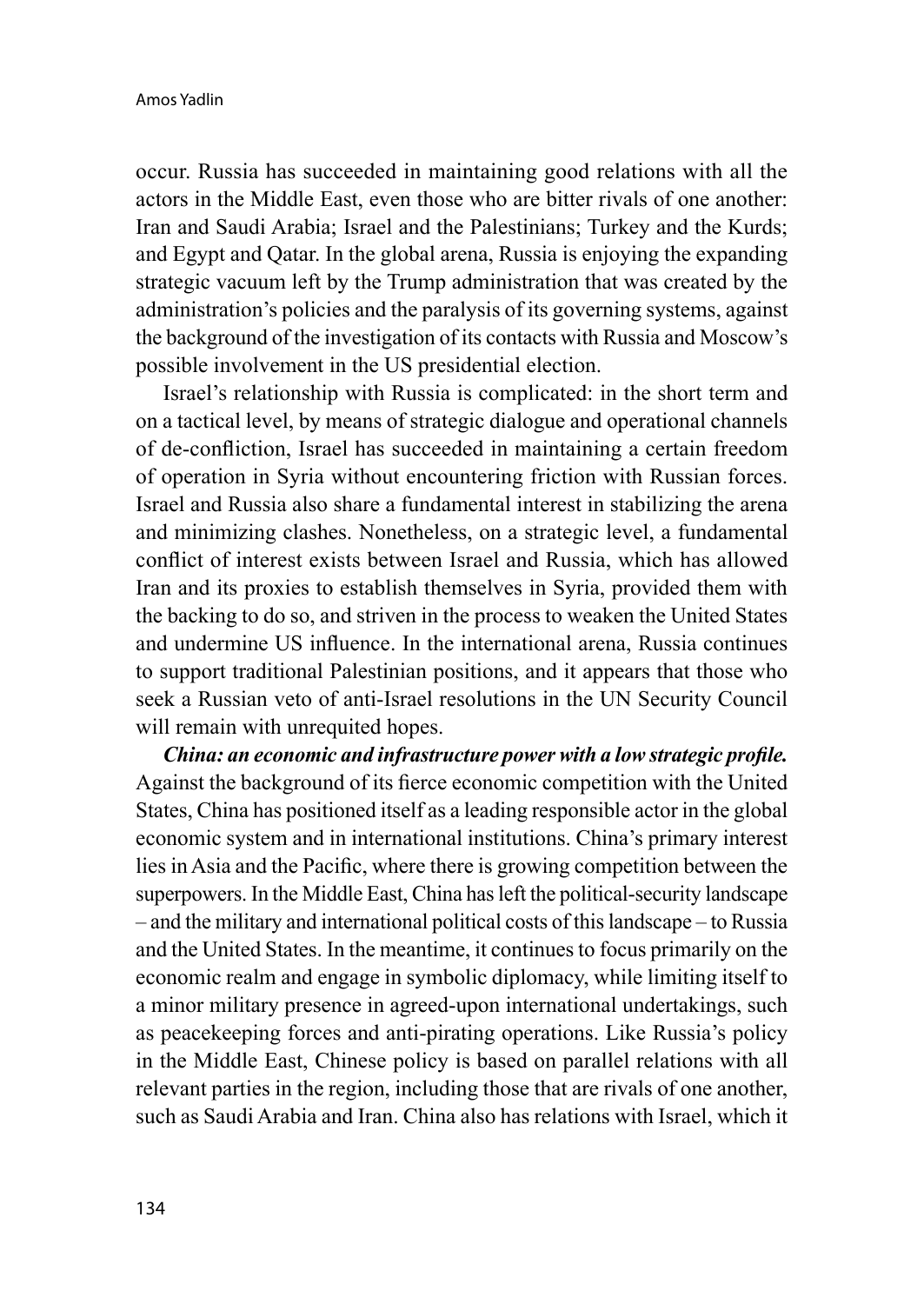sees as an important source of innovation and technology. China's political position on Israel's disputes with its neighbors falls on the Arab-Muslim side of the divide, as do its voting patterns in international institutions. Still, a number of processes are indicative of early signs of a change in policy in the region. China's interests in the region in terms of investments, projects, and the scope of Chinese workers are intensifying, and must be considered in conjunction with its energy needs and its interest in the security of shipping routes. The strategic One Belt, One Road initiative ("The New Silk Road") indicates increasing potential for Chinese involvement in the economies of the region and its infrastructure. China's goals, as recently defined, include becoming a world and maritime power with modern armed forces that enable it to defend its own interests throughout the world. In addition to its first military base outside of China, established in Djibouti, there are Chinese security exports to the Middle East, with an emphasis on "niches" such as unmanned aerial vehicles, in accordance with trends in China's military buildup and the Chinese defense industries. This presumably bespeaks a moderate increase in the profile of its political activity in the region and, from a multi-year perspective, of its military-security impact on Israel's strategic environment. China's activity, however, has not been Russian or American in style but is, rather, characterized by "Chinese attributes." Today Israel enjoys little if any influence on China's political positions on issues relating to it. Furthermore, it possesses little awareness of Chinese policy in general and in the region in particular.

*Iran and the nuclear issue.* Although the Trump administration opposes the nuclear agreement with Iran and Trump has referred to it as "the worst agreement it has ever seen," the JCPOA has been honored over the past year by both sides. Although he did not verify Iran's fulfillment of the terms of the agreement and refused to certify that it served American interests, the President did not authorize United States withdrawal from the agreement. The decision on the matter was transferred to Congress. Parties within the United States and US allies who thought that the agreement's annulment would do more damage than good succeeded in persuading the administration that it would be preferable instead to seek its improvement. In a speech he delivered on October 13, 2017, President Trump emphasized the need to rectify the shortcomings of the nuclear agreement, led by its sunset clauses,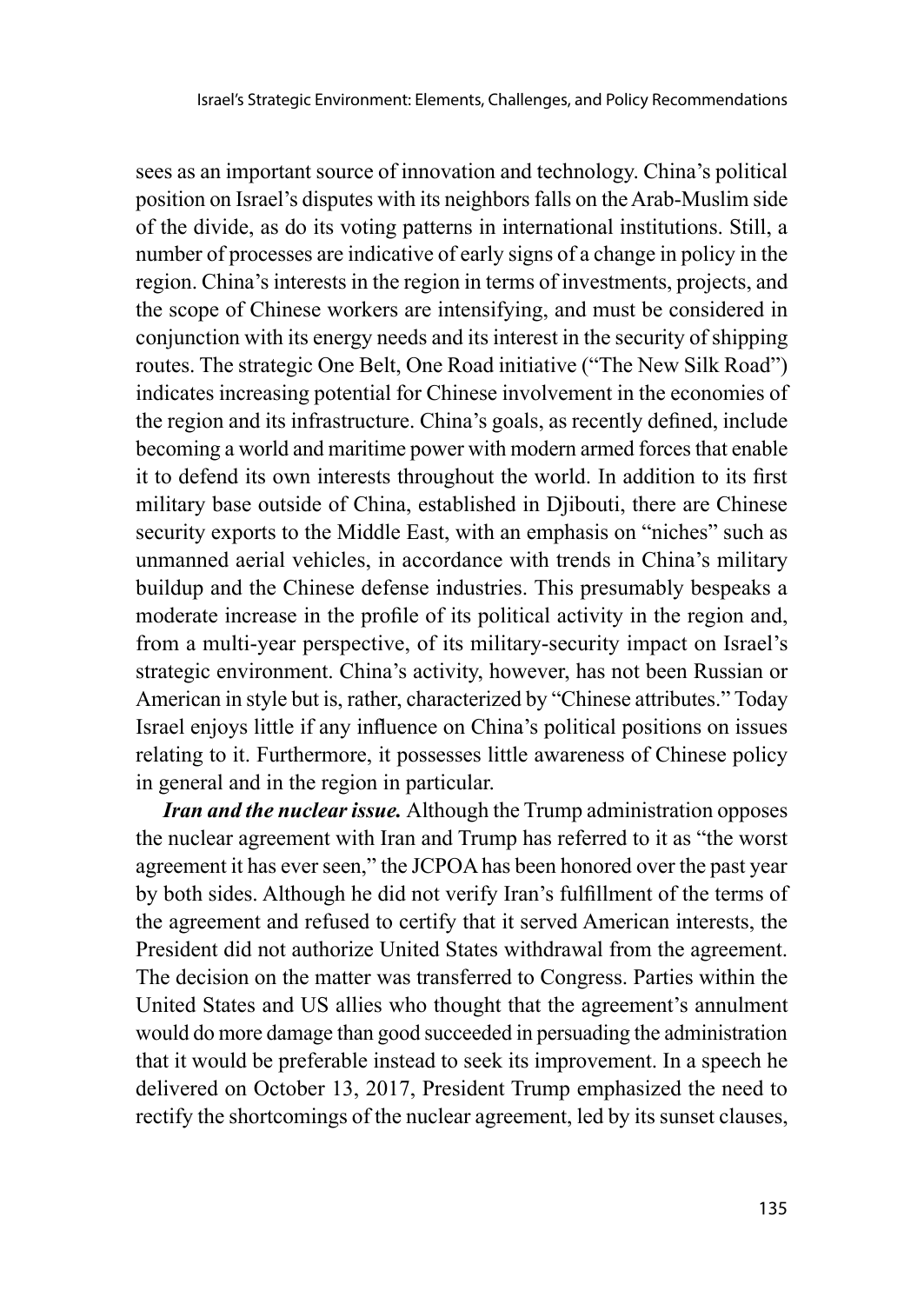which lift most of the restrictions on Iran; the quality of the supervision of its undeclared sites and weapons-related activity; and the ballistic missile program, which was left vague in UN Security Council Resolution 2231. It is difficult to imagine how the agreement could be improved unilaterally – for example, through Congressional legislation – in a situation in which the other world powers that are party to the agreement are unlikely to cooperate. In this case, the administration will be called on to fulfill its promises, and pressure will once again be exerted on President Trump to withdraw from the agreement. Unilateral action taken by Congress or by executive order should be evaluated as to whether it does more harm than good on this complicated issue, especially if Iran estimates that the agreement's implementation is still in its best interest. In the meantime, neither the United States nor any other parties have made preparations for the period of 10-15 years after the onset of the agreement's implementation, when the major restrictions on Iran's nuclear program will be lifted and Iran will be free to resume massive operation of its nuclear infrastructure. This in turn will significantly reduce its breakout time to a nuclear weapon.

*The Iranian challenge in Syria following the decision in the civil war.* The war in Syria has been decided in favor of the pro-Assad coalition, and this has strengthened the camp consisting of Iran and its supporters and weakened the Sunni axis. The Assad regime has regained control over most of the territory it lost during the civil war; the Islamic State has lost its territorial holdings; and the opposition to the regime has been significantly weakened. However, the civil war has not ended, fighting is expected to continue, and the political process of shaping Syria's future will be ongoing and complicated. Israel's main challenge in this context is Iran's intention to solidify its presence in Syria on a military and infrastructural level, which would allow it to threaten Israel on a scale not yet seen in this arena, with an emphasis on deploying advanced weapons and large scale Shiite militias. The joining of forces of the Iranian-Shiite camp and the Sunni political Islam camp – led by Turkey, Qatar, and the Muslim Brotherhood movement – is a problematic development that aggravates the threat from the north and demands ongoing scrutiny. Still, it is important to emphasize that "the Iranians are not at Israel's fences" and that the threat is still in its initial stages of evolution. It should therefore be considered as an enemy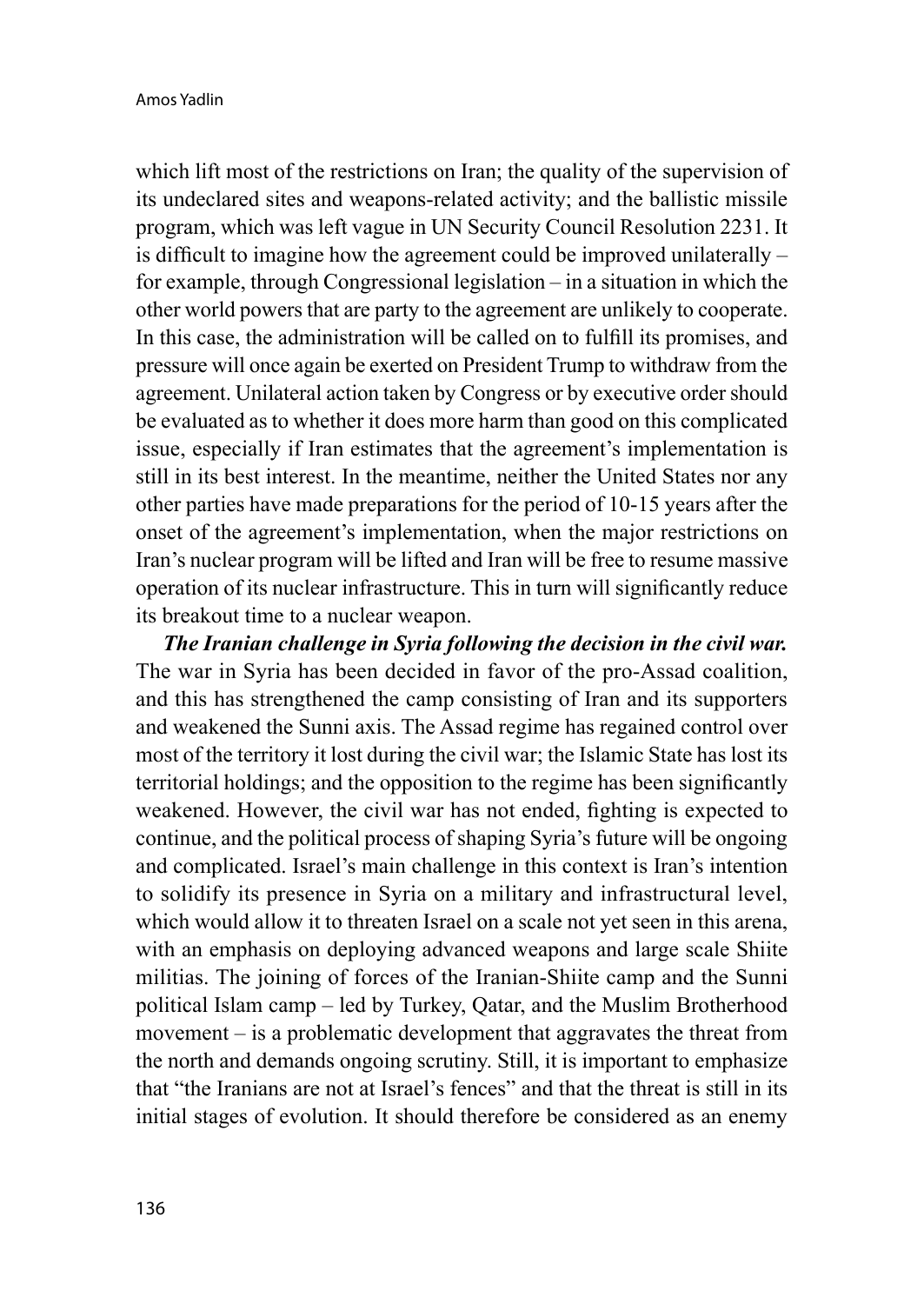force buildup in an adjacent area, similar to Hezbollah buildup in Lebanon. In addition, a military deployment in Syria presents major limitations for Iran (such as high costs and long supply lines) and provides Israel with a comfortable space for intelligence gathering and attractive targets to attack in a nearby and familiar area.

*The defeat of the Islamic State and the emergence of a new form of global jihad.* The past year has witnessed the significant weakening of the Salafi jihadist axis as a result of the decisive action taken by the global and regional coalition to destroy it. The Islamic State lost almost its entire primary territorial stronghold in Iraq and Syria, although both it and al-Qaeda still possess limited strongholds in the Middle East (in the Sinai Peninsula, North Africa, and Yemen) and elsewhere. In the current context, "Islamic State 2.0" – meaning, the return to a non-territorial movement or a shift to new bases – is quite plausible. The ideology is attractive, particularly among Muslim populations that feel deprived and oppressed. Islamic State cells, and individuals inspired by the group, have the distinct potential to engage in terrorist activity and undermine stability in Arab countries and around the world, and to a lesser extent, in Israel as well.

*The moderate Sunni camp has been weakened, but a significant change is currently underway in Saudi Arabia.* The pragmatic Sunni camp has failed to stop the spread of the Iranian axis in Syria, where the war has been decided in favor of the Russian-Iranian coalition; in Yemen, from where the Houthis continue to launch missiles into the heart of Saudi Arabia; and in Lebanon, where Hezbollah and Iran continue to gain in status. It has also failed in its diplomatic campaign to cut Qatar off from Iran and the Muslim Brotherhood. The defeat of the Islamic State in Iraq has likewise increased the influence of Iran and the Shiite militias. Throughout the Middle East, the Iranian-led axis is perceived as victorious, which in turn has motivated the Sunni axis states to invest greater resources in their struggle against Iran. This axis is led by Saudi Arabia, which is currently undergoing a dramatic internal process of change in leadership. Crown Prince Mohammed bin Salman, who in practice runs the kingdom, is establishing control over the military centers of power, fighting corruption, working to moderate the religious establishment, and implementing a more aggressive policy against Iran. The success of bin Salman's social and economic measures, and a peaceful succession of King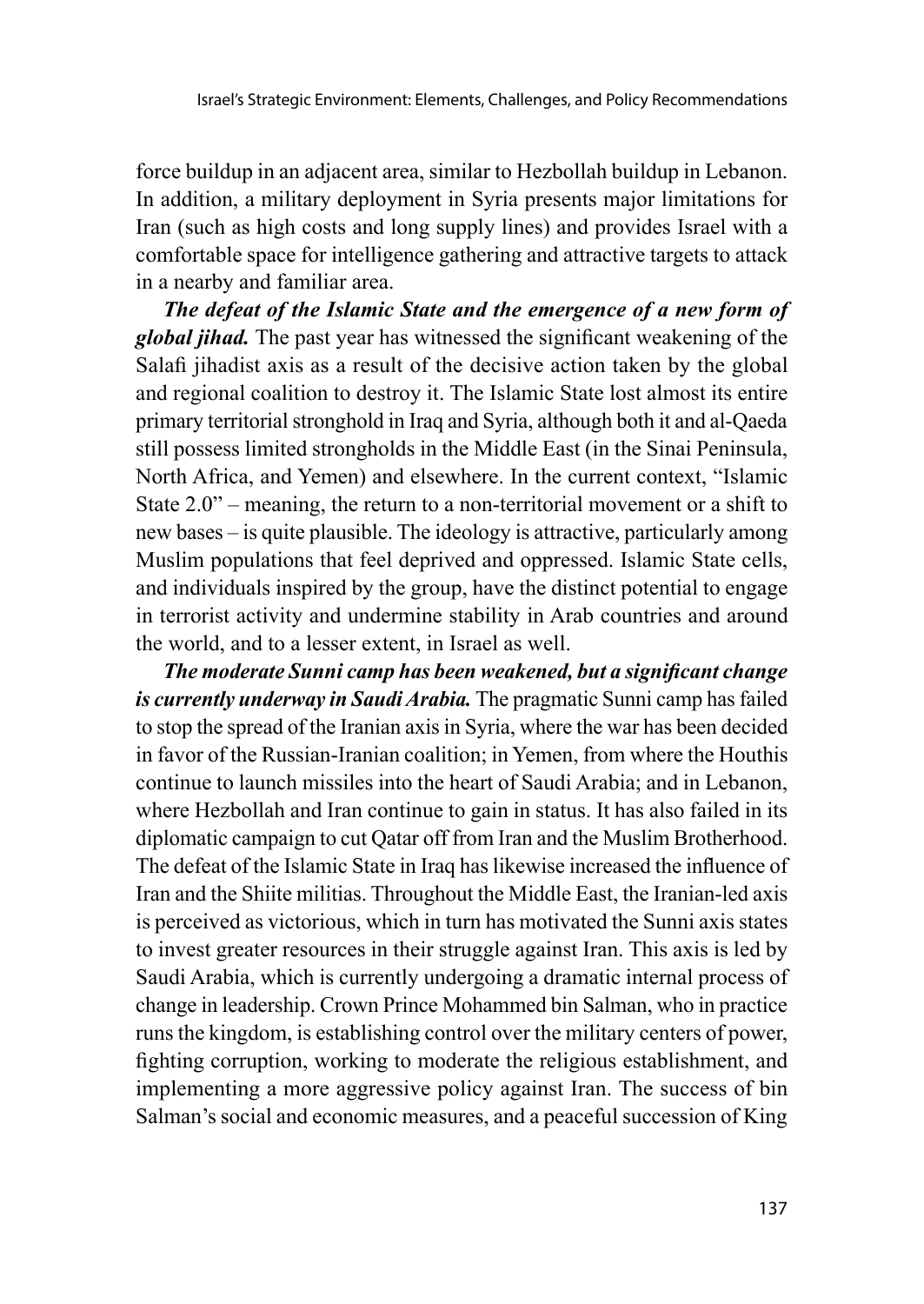Salman, could position him as a "Saudi Atatürk" and advance the model of a non-violent Arab Spring guided from the top down. However, in light of the large number of concurrent challenges bin Salman currently faces, a scenario whereby Saudi Arabia is drawn into a difficult period of internal instability is not at all unlikely. This would have major significance for the balance of power and stability in the Middle East as a whole.

*In the Palestinian arena: deadlock, reconciliation, and expectations regarding President Trump's "ultimate deal."* 2017 saw continued political deadlock in the Israeli-Palestinian arena. In the security realm, Israel has continued to maintain a comfortable situation and deterrence and security calm vis-à-vis the Gaza Strip, and suffered a relatively low number of attacks and casualties in Judea and Samaria and inside Israel's borders. It has also maintained effective deterrence in general. The peace was likewise kept in the aftermath of an incident involving several casualties from the ranks of the Islamic Jihad during the destruction by the IDF of one of the group's tunnels. Nonetheless, the possibility remains of uncontrolled escalation as a result of incidents on the ground, even if both sides are not interested in a clash. Overall, however, the dynamics indicate that the military resistance front against Israel has been ineffective. Abu Mazen's strategy of internationalizing the conflict was also halted this year by the resolute resistance by the new US administration to any attempt to harm Israel in the international arena and the Security Council. The failure of the two strategies pursued by the Palestinians in the past two decades – the strategy of terrorism on the one hand, and the internationalization of the conflict on the other hand – is liable to lead them to a "strategy of one state."

At the same time, a number of developments in the internal Palestinian arena have the potential to encourage significant processes, whether toward continued separation or even escalation between the sides, or toward a resumption of the political process. First is the desire of Palestinian Authority Chairman Mahmoud Abbas – who appears aware of the imminent end of his tenure and upcoming leadership changes in the PLO and the Palestinian Authority – to leave his legacy and help shape the future of the Palestinians before he leaves office. As a result, and quite uncharacteristically, he has displayed much greater assertiveness and a willingness to take chances. Second is the leadership change in Hamas and the rise of a local leadership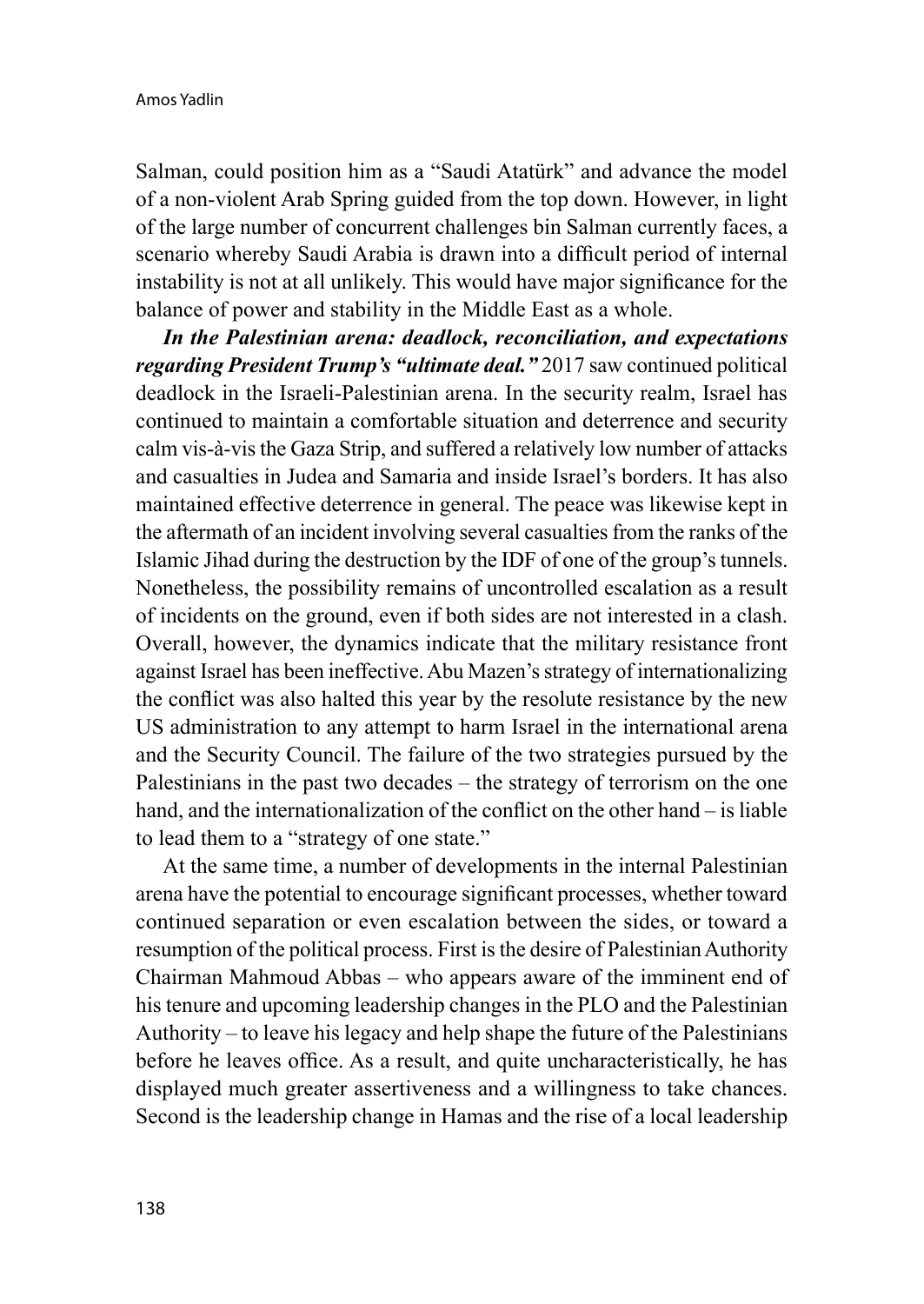that has come to understand the price paid by the organization in Palestinian public opinion as a result of its international political isolation and its failure to extricate the Gaza Strip from its current economic and social crisis. Against this background, Hamas is attempting to draw closer to Egypt while maintaining its ties to Iran, which are essential for its military wing. These developments have been manifested in Hamas largely maintaining the ceasefire in the Gaza Strip and the reconciliation agreement between Fatah and Hamas that was concluded in Cairo in October 2017. It is not likely that the two sides will succeed in achieving full reconciliation, which would require an agreement on the fate of Hamas's military wing, Hamas's joining the PLO, and the holding of elections. It is also still unclear whether the two sides are capable of honoring the more implementable elements of the agreement they reached. Still, the possibility of a political initiative by the Trump administration and the attempts to promote reconciliation by means of Egyptian pressure are indicative of a better chance of preserving the stability vis-à-vis Gaza, and of the dialogue between Israel and the government in Ramallah – which will be mediated by the Trump administration and which Hamas will be unable to disrupt – being effective.

Underlying this effort is President Trump's desire to broker the "ultimate deal" between Israel and the Palestinians. However, by the end of 2017, the team led by his son-in-law Jared Kushner and chief negotiator Jason Greenblatt has no achievement to show, suggesting that the team's period of study has just ended. Against this background, signs of doubts are emerging in Trump's midst regarding the feasibility of negotiations for a final status agreement to achieve this "deal," perhaps reflecting a preference to adopt more modest goals and a process-based approach of incremental progress. Moreover, the recognition of Jerusalem as Israel's capital prompted a Palestinian announcement on "a halt to the political process and the refusal to accept the Americans as an honest broker." It is still unclear whether the President will adhere to his more ambitious goal and, in so doing, have his team issue a document of principles for an agreement in early 2018. If he does, Israel and the Palestinians, who all remain concerned about the actions of an unpredictable President, will likely focus on responses aimed at blaming the failure of the initiative on the other side.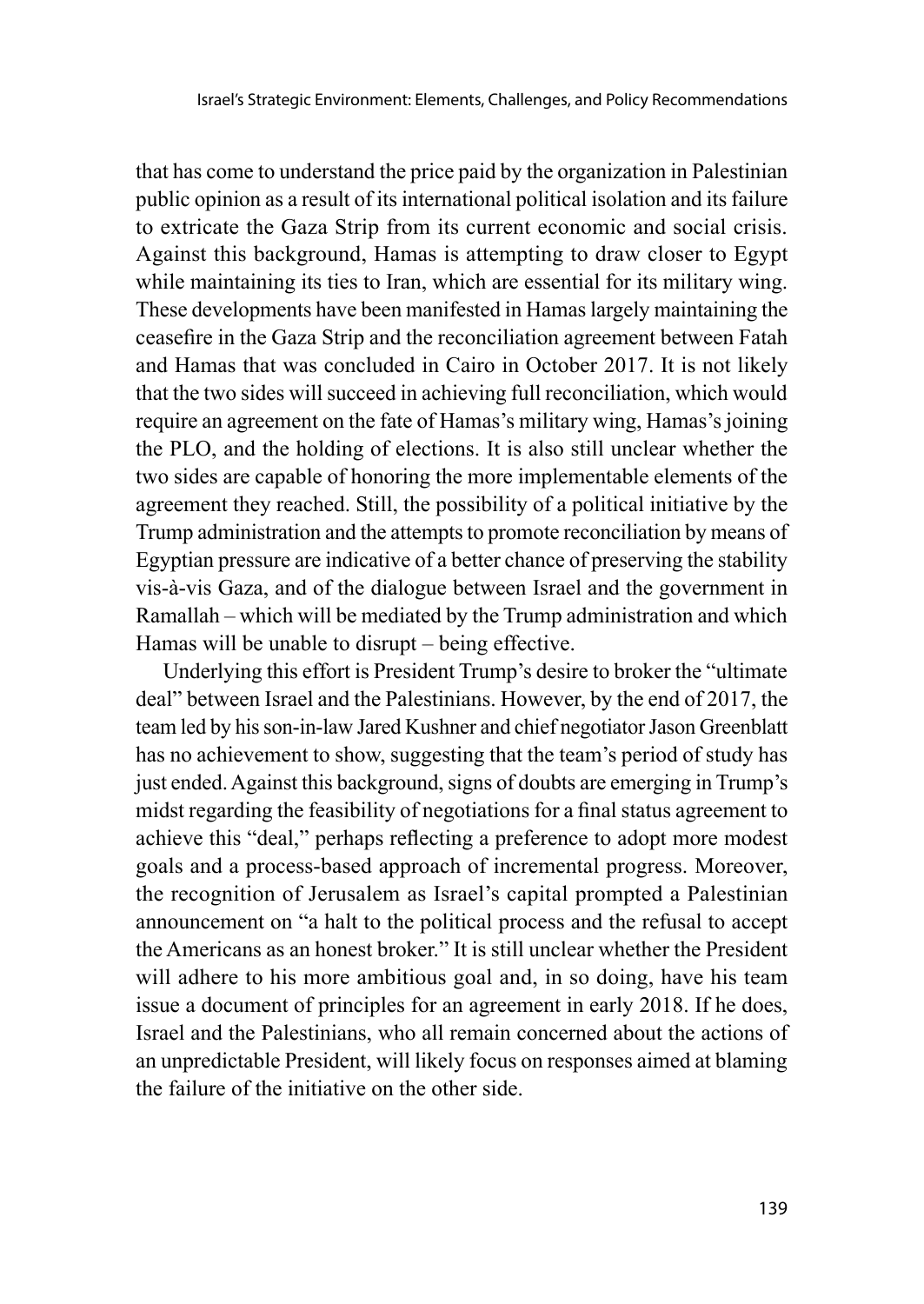*In Israeli society: radicalization, splits, corruption, and the undermining of institutions.* The trend of waning solidarity and the diminishing sense of a unified goal in Israel continues to unfold. The tension between right and left is on the rise, accompanied by the irresponsible fanning of the flames by the political establishment, against the background of opposite views on the correct measures required to keep Israel a Jewish, democratic, secure, and just state. Revelations of corruption at different levels of government institutions have become increasingly common and are damaging public trust in the state institutions. Israeli Prime Minister Benjamin Netanyahu himself has been working in the shadow of investigations of corruption in a number of cases. Aggressive legislation against democratic attributes of the state, damage to the delicate balance among the different branches of government, and a systematic campaign aimed at weakening the media, the law enforcement authorities, and the gatekeepers of democracy have exacerbated the polarization in Israeli society and weakened its resilience. Attacks by extremist elements and reckless campaigns on social media – some with the encouragement of elements within the political establishment – against President Rivlin, the judiciary, the IDF, and other security bodies, and the repercussions of the dispute surrounding the shooting of the immobilized terrorist in Hebron have not abated. The tension between the country's Jewish population and the Arab minority has also continued to fester, and attempted legislation seeking to weaken the status of the Arab minority has added fuel to the fire. At the same time, the limited involvement of Arab citizens in terrorist attacks in Israel, particularly the attack at the Temple Mount by three Arabs in which two Border Guard personnel were killed, has sharpened the image of the Arab minority as an enemy in the eyes of wide sections of the Jewish public. On the eve of 2018, which could be an election year in Israel, severe political crises and fundamental tensions among the country's different tribal identities continue to challenge the resilience of Israeli society and the power of the strategic government-people-army trinity that lies at its core, at a time when this core is stronger than it has ever been against the external threats.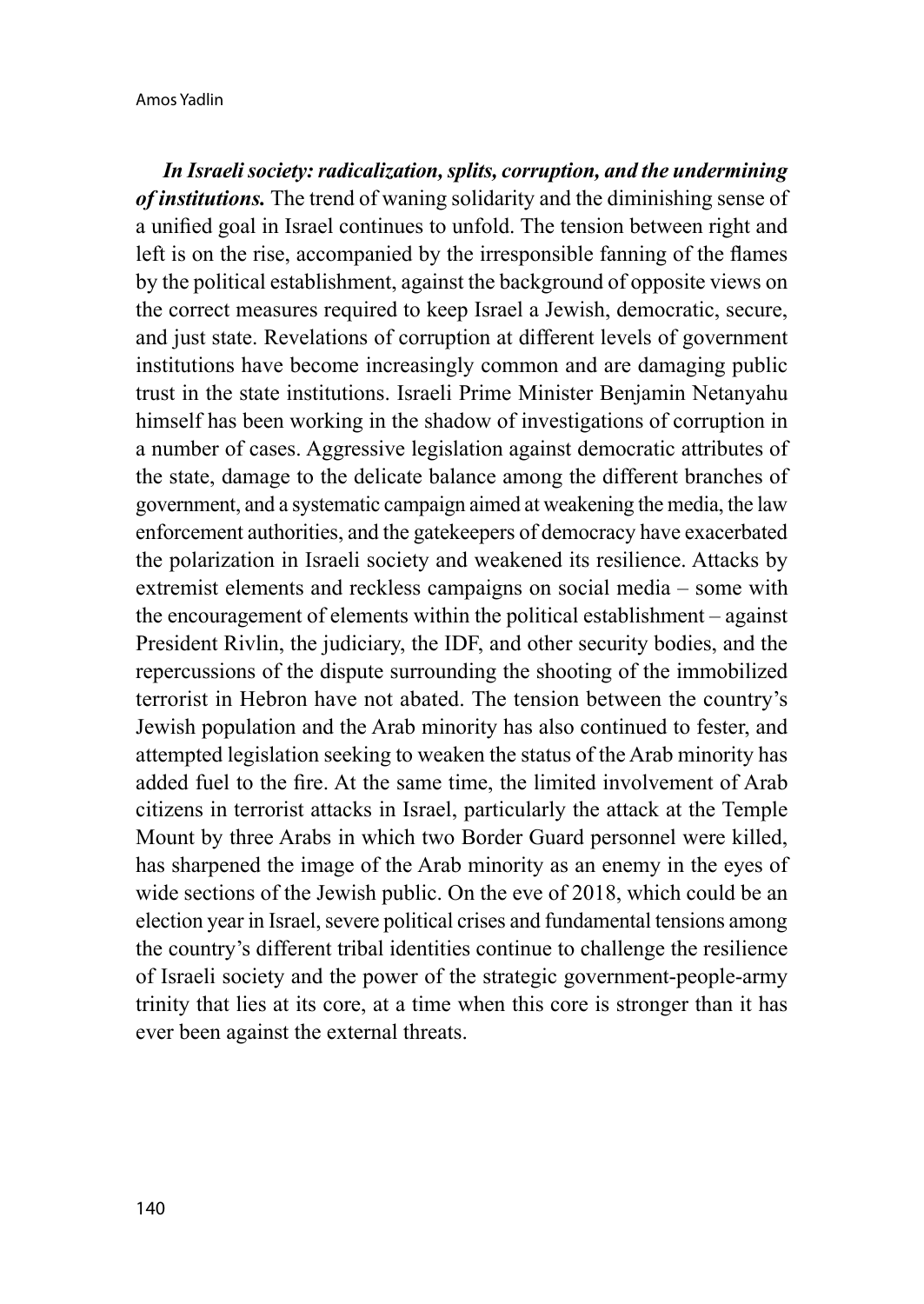## **Challenges, Dilemmas, and Recommendations**

Over the past decade, Israel has succeeded in adapting well to the changing reality of the Middle East, strengthening itself militarily and politically, and maneuvering in a manner that has prevented serious clashes and wars. However, as 2018 approaches, and on the threshold of a new chapter in the regional upheaval, the window of political and military opportunity provided to Israel by the crises in the regional arena and the nuclear deal with Iran appears to be narrowing. In this context, Israel must address ten key issues related to medium term and long term threats and take advantage of the opportunities.

*The "short-of-war" campaign against the Iranian axis and in the northern arena.* As the civil war in Syria ebbs and a new phase in the entrenchment of Iran's presence in the area close to Israel unfolds, Israel's major challenge in the coming years will be to contend with the operational and technological force built by Iran and its proxies in Syria and Lebanon, with an emphasis on their qualitative elements. Israel's activity against Hezbollah buildup over the last decade evoked no significant response among its enemies in the north. From now on, Israel's efforts will need to be manifested in a wider and more challenging campaign against the three elements of power in the north: Iran, Hezbollah, and Syria. They will have to address both Tehran's force buildup in the northern front, and possible changes in policy regarding retaliation on the part of the Assad regime, Iran, and Hezbollah. Israel will need to act to control escalation under new conditions, i.e., whether, how, and where to attack Iranian elements, Shiite proxies throughout the Middle East, military installations and weapons production facilities, and strategic assets. The main dilemma will be how to resolve the tension between impairing enemy buildup in an effort to reduce the future threat against Israel on the one hand, and the risk of imminent escalation as a result of the action itself. Israel will also need to contend with its enemies over time by sketching the lines of demarcation and rules of the game in the new environment, particularly by combining military action and strategic communication vis-à-vis both enemy elements and Russia, a significant actor in the region that is not an enemy. Israel possesses significant leverage against Iran and Russia: its ability to undermine their success in preserving the Assad regime and maintaining stability in Syria. The survival of the Syrian regime and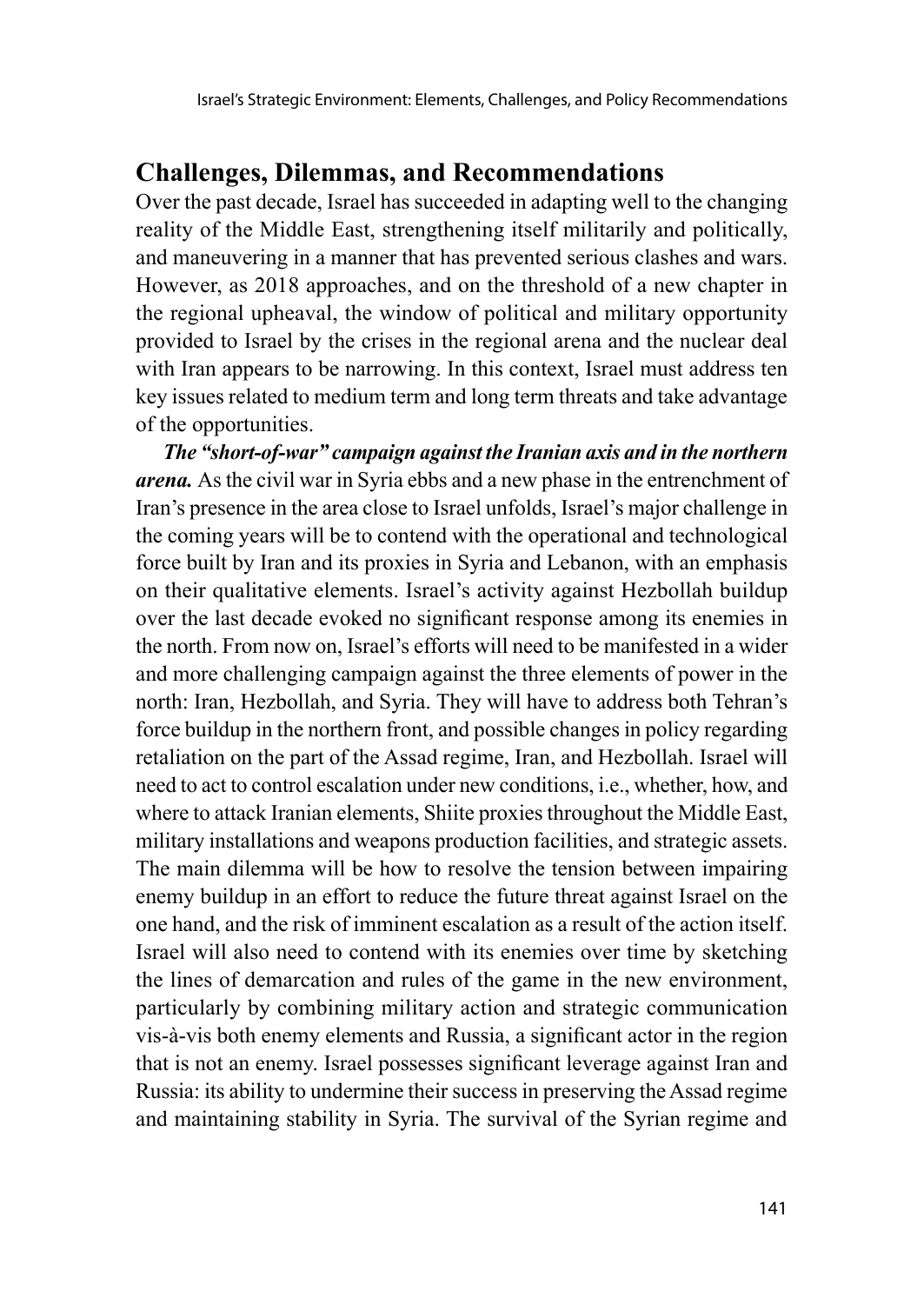the rehabilitation of the Syrian economy is a Russian-Iranian interest that Israel can leverage to its advantage.

*The "first northern war" / the Third Lebanon War.* Neither Israel nor Hezbollah is interested in another war against the other. Nonetheless, Israeli action aimed at hindering Iranian buildup and consolidation in Syria, coupled with Hezbollah's being freed of the task of rescuing Assad in Syria, could lead to deterioration in the situation and escalation to the point of "the first northern war," which will not necessarily be limited to Lebanon (or a Third Lebanon War). This war would presumably expand into a confrontation with the forces of Iran and its proxies in Syria, and perhaps also with Syrian military forces, and could be fought in parallel to a campaign against Hamas in the south. All this would turn a clash in the north into a war on a larger scale than Israel has experienced since 1973. Therefore, Israel must address the strategic and operative priorities involved in conducting a campaign against three hostile elements in the north: Syria, Hezbollah, and Iran, with a Russian presence.

More specifically, Israel must prepare for three scenarios of war in the north: war in Lebanon alone; war in Lebanon and Syria, which includes Iranian and Shiite elements operating in Lebanon; and an all-out war with Iranian intervention from Iran itself. Israel has made it clear that the rules of warfare vis-à-vis Lebanon will differ from those that were in effect in 2006. Today, Hezbollah and Lebanon are a single political and military entity, and the rules for conducting the campaign, selecting targets, and using firepower and maneuvers will be adapted to suit the current political formation in Lebanon. It will be necessary to adapt to the new conditions on the ground and the armaments the enemy has accumulated in recent years: ballistic missiles, air defenses, UAVs, anti-ship missiles, and units that will attempt to conquer settlements in the Galilee. With regard to Syria, it is not too late for Israel to help the Syrian people shape its future without Bashar al-Assad.

*Amending the Iranian nuclear deal and containing Iranian aspirations for hegemony in the Middle East.* Israel and the US President see eye to eye on the threat posed by Iran and the problematic nature of the Iranian nuclear deal. The ideological and rhetorical agreement between Israel and the United States must be translated into a formal agreement – a "parallel agreement" regarding the Iranian threat as a whole and revision of the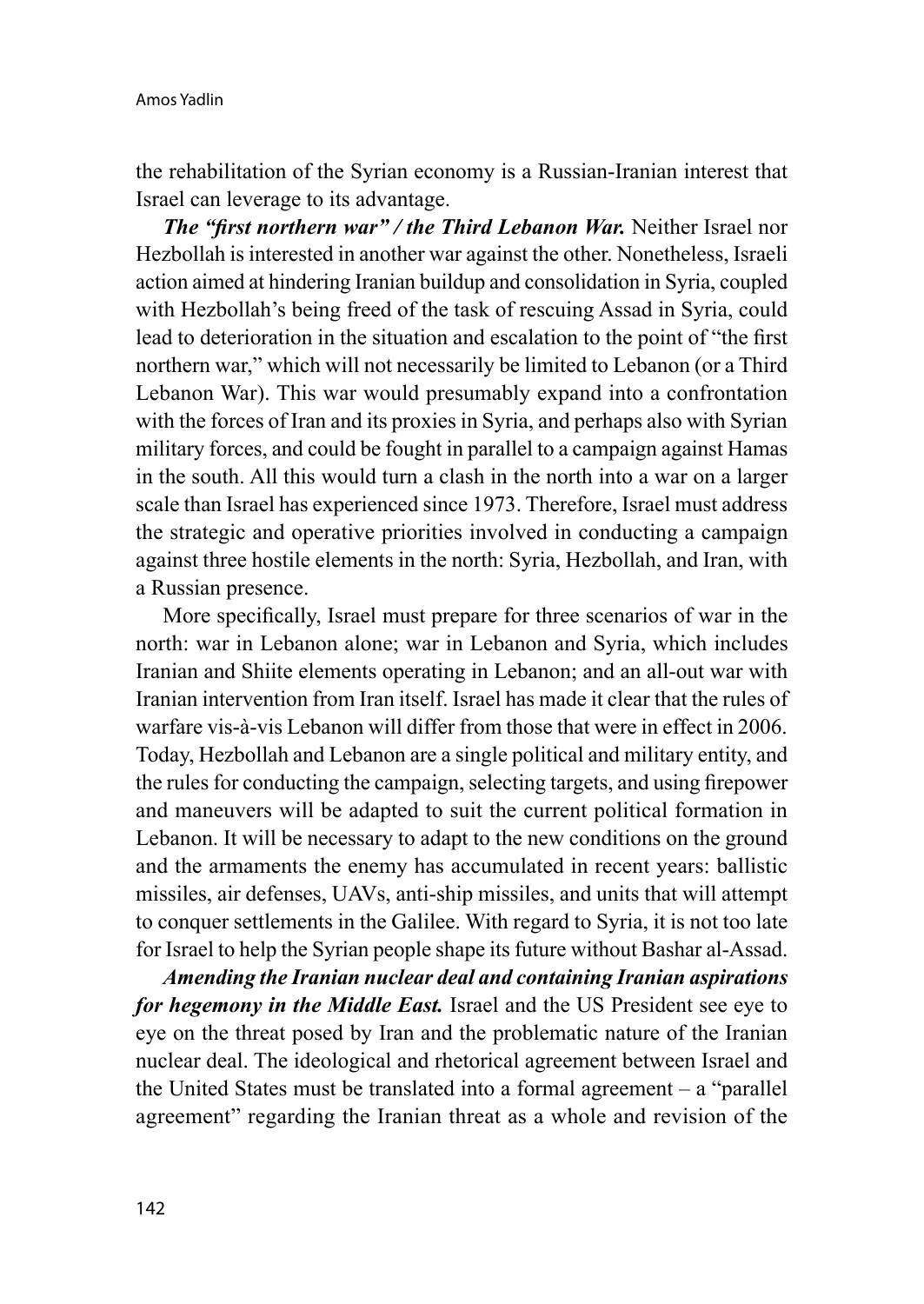nuclear agreement at its core. Israel needs to strive to generate formal understandings with the United States that are grounded in a "bilateral parallel agreement" regarding joint strategy against a range of Iranian threats in the Middle East. This joint strategy will need to have three aims: preventing Iran from acquiring nuclear weapons or positioning itself on the nuclear threshold, "zero distance" from a nuclear weapon; curbing the subversive Iranian activity in the region and Iran's support of terrorism; and impairing Iran's efforts to increase its conventional capabilities that would solidify its influence in the region. Israel's understandings with the United States must be built on three layers:

- a. *A joint response to the threats presented by the nuclear agreement in the short and long terms*. In the short run the reality with an agreement is preferable to the reality without an agreement, and will enable Israel and the United States to prepare together to contend with the more significant threats in the long term. At this stage, if Iran is not caught violating the agreement, it would be ill advised for the United States to withdraw from it. If the agreement is annulled, it is important that this be the result of an Iranian move as opposed to an American decision. The parallel agreement must define what will be considered an Iranian violation and the responses to different scenarios of violation, including an Iranian breakout to a bomb. It is important that the agreement ensure that Israel is capable, on its own, of stopping Iran if it decides to break out to a bomb within a short time, and that it is not dependent on the international response, which will require substantial time to coordinate and implement. The agreement must coordinate the intelligence effort that will complement the international supervision, and be able to replace it after the agreement's conclusion. Within this framework, it will also be necessary to provide a solution to the threat of the proliferation of nuclear weapons to other countries in the Middle East.
- b. *Agreement on parameters for amending the nuclear agreement that address the interests of Israel and the United States*: extending the sunset clauses (regarding the major restrictions on the nuclear program), or making them conditional on a change in Iranian behavior in the nonnuclear realm; improving the international oversight of the Iranian sites that are suspected of furthering military nuclear activity; passing a new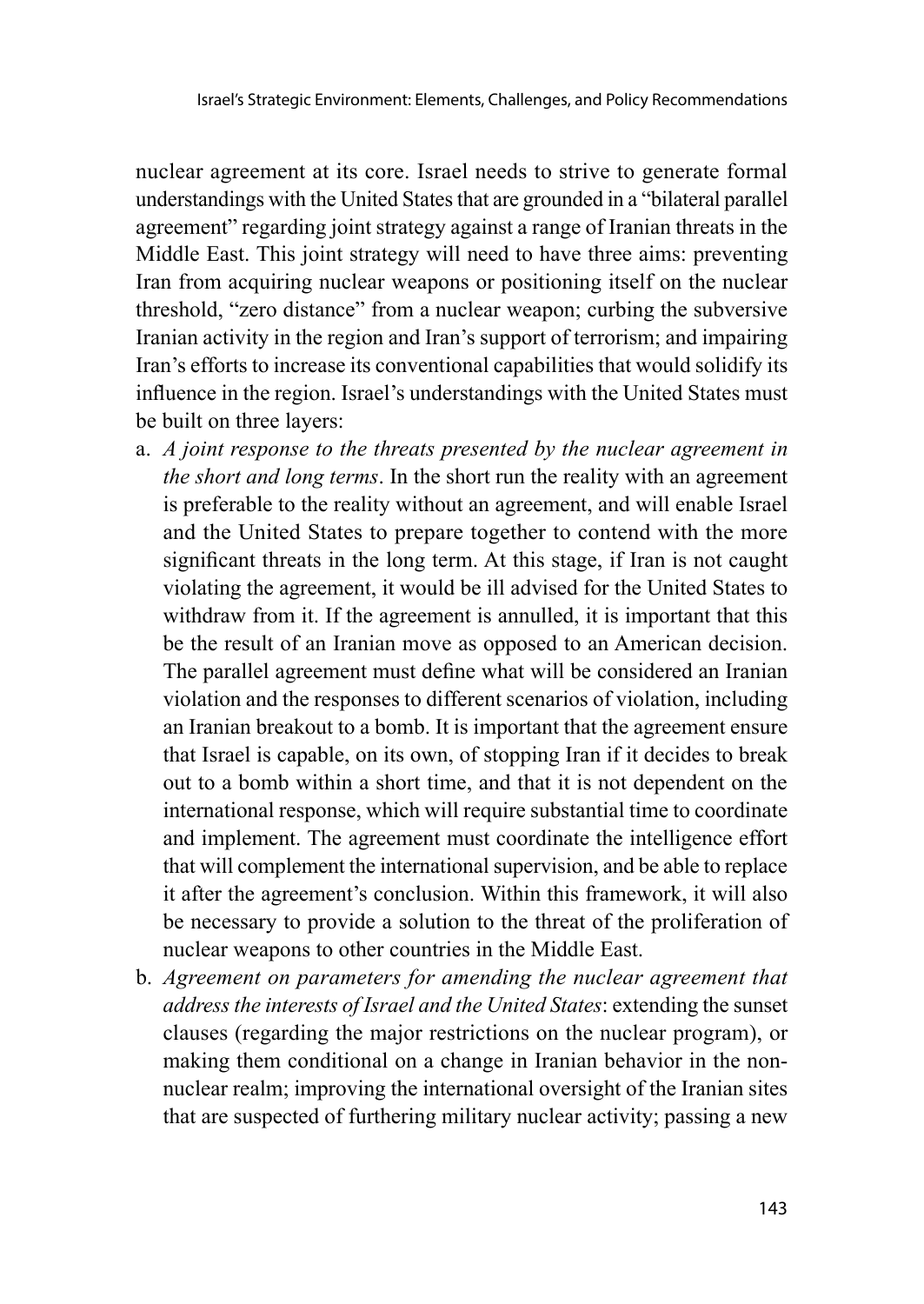UN Security Council resolution that will prohibit, in language that is clearer than Resolution 2231, the testing of missiles and cruise missiles capable of bearing a nuclear warhead; and ending the military embargo against Iran only after a change in Iranian policy in non-nuclear realms.

c. *A joint struggle against non-nuclear Iranian threats.* Israeli-American strategy must be based on the understanding that Iran is responsible for the actions of its proxy states and forces in the region and therefore must be made to pay a high price for their subversive activity. In consequence, the strategy against Iranian assets in the region must be designed in response to the strategic measures implemented by Iran, as well as its tactical provocations and those of its proxies. Efforts to thwart economic and military assistance to Iran and its allies in the region, and to advance sanctions against banks doing business with organizations that do business with Iranian allies (secondary sanctions), must be expanded. Finally, the joint strategy should strive to drive a wedge between Russia and Iran, with an emphasis on the issues on which they disagree – Assad's future and the scope of the Iranian military presence in Syria – and on improving cooperation in the realm of defense against the Iranian missile threat.

*Renewing the political process and achieving the "ultimate deal."* After a year of preparations, the Trump administration intends to present its plan for achieving peace between Israel and the Palestinians. The principles, parameters, and processes for reaching the agreement are still shrouded in uncertainty, and the US announcement on Jerusalem as Israel's capital complicates the issue. The US may also wish to compensate the Palestinians and Arab states for the Jerusalem announcement. The Israeli government, which has excellent working relations with the Trump administration, may try to influence the plan to ensure that its parameters will be unacceptable to the Palestinians, in an effort to win the "blame game." Clearly if the process is doomed to failure, Israel must not be blamed for it. However, much more important is the need to take advantage of the current strategic conditions, which have never been more favorable to Israel. Israel's strategic power, the Arab world's changing attitudes toward Israel , and the extent of support from the President of the United States have together never been so positive for Israel. This situation presents Israel with a historic opportunity that it cannot afford to miss. Although the chances of reaching a final status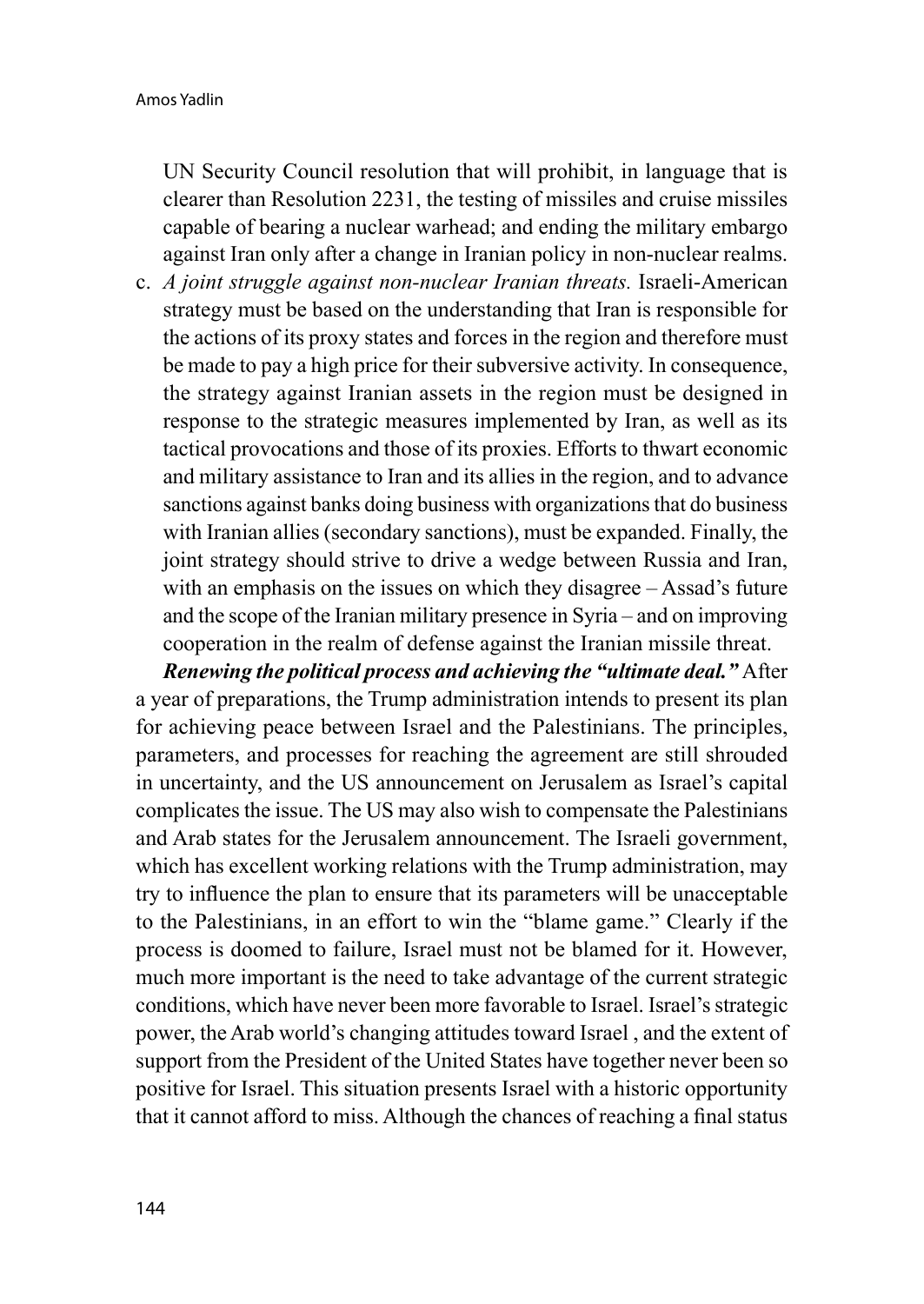agreement appear slim to non-existent, measures that are accepted by the United States and other world powers could lead to critical achievements in setting future parameters for an agreement (an improvement over the Clinton parameters); in promoting the conditions necessary for formulating and successfully implementing a future agreement; and in stopping the current slide toward a one-state solution, which will necessarily not be Jewish and/ or democratic. The Israeli government will need to adopt a proactive plan that ensures the ability to reach a future agreement that preserves the four fundamental pillars of the rebirth of the Jewish people in its national home: a Jewish, democratic, secure, and just state. A political framework to reach this goal will be issued by INSS in the course of 2018.

Alongside the important effort to advance a comprehensive settlement, the current reality in the Palestinian arena poses more challenges, particularly regarding internal Palestinian reconciliation and the reconstruction of the Gaza Strip. The reconciliation that is supposed to return the Palestinian Authority to the Gaza Strip did not address the major problems from Israel's perspective: Hamas's failure to accept the terms of the Quartet and the continuing operation of the organization's military wing. The reconciliation agreement will likely fail due to internal Palestinian disagreements; if so, it is best to allow it to follow the same path as all previous agreements between the PA and Hamas without taking action that will see Israel blamed for its failure. Still, the reconstruction of Gaza is now at Israel's doorstep. Humanitarian and moral reasons dictate the need to advance reconstruction. Most of the Gaza population is not to blame for the fact that Hamas, a terrorist organization, seized control of the Strip and led it into a humanitarian crisis. In addition, there is a utilitarian reason: from many perspectives (water, sewage, public health, employment, and the sense of no way out), Israel is not isolated from the Strip and is directly affected by the miserable situation there. The way to promote the reconstruction of the Gaza Strip and mitigate the crisis must be considered in light of two criteria: the ability to prevent Hamas from engaging in significant military buildup by obtaining funds and materials designated for reconstruction, and the ability to prevent the terrorist group from gaining political strength. If undertaken with all due caution, a correct reconstruction effort, in combination with the strong political backing of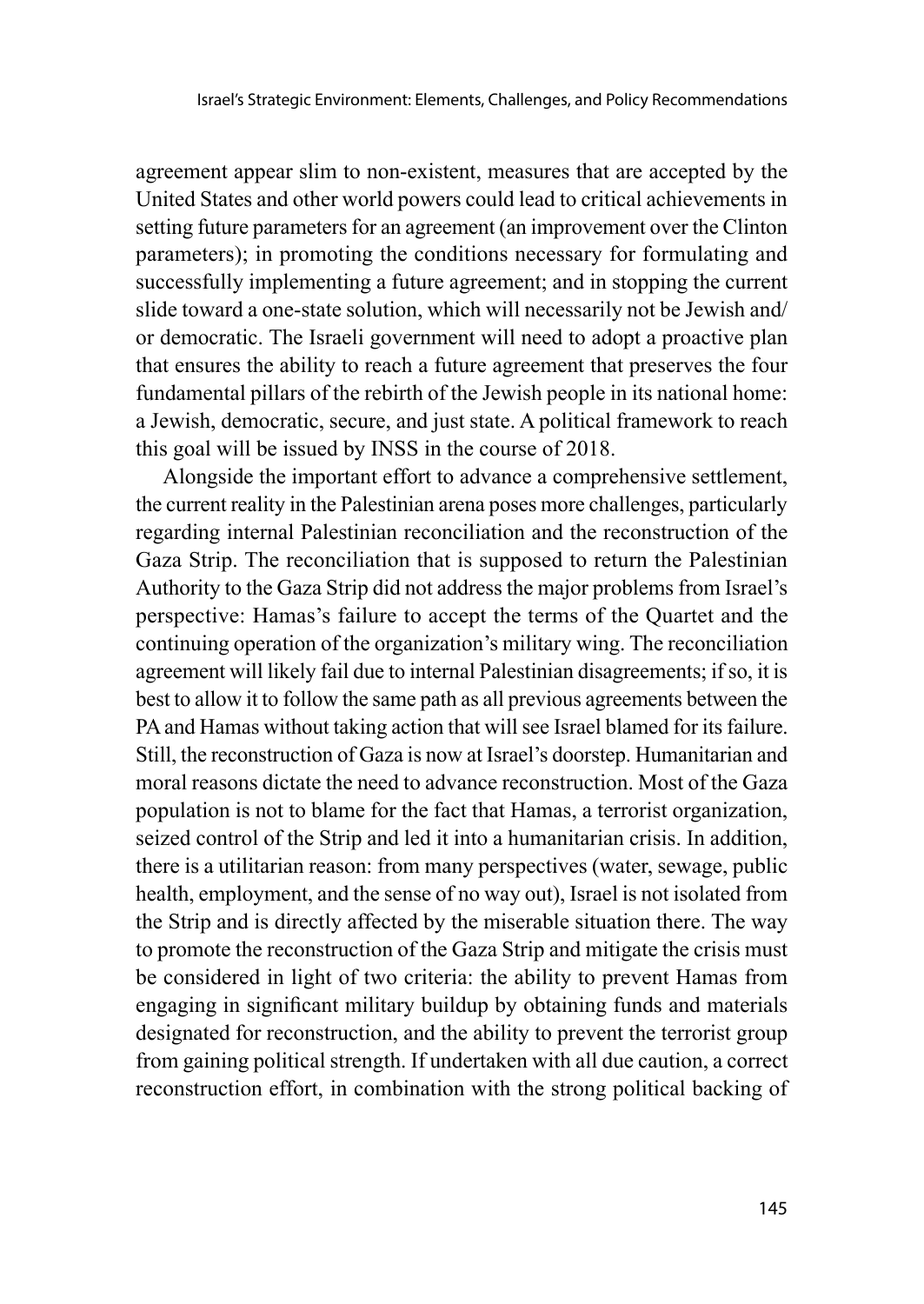the Arab countries, could constitute a platform for gradual change in Gaza's governmental structure.

**Strengthening Israel's alliance with the Sunni Arab world.** Israel is currently engaged in unprecedented cooperative activity with neighboring Arab countries from the pragmatic Sunni camp. Overlapping interests and common threats emanating from Iran and radical Islam have resulted in deeper cooperation with countries with which Israel has a peace treaty, as well as with the Gulf states, with which Israel does not enjoy open diplomatic relations. Warfare against a common enemy, Islamic State terrorism in Sinai, and the unequivocal support of the el-Sisi regime in Egypt – as well as 40 years of a peace treaty that has been meticulously preserved by both sides – are the basis for the continued cooperation with the largest Arab country. At the foundation of Israel's cooperation with the Gulf states, led by Saudi Arabia, are the common Iranian threat and the value of Israel's intelligence, technological, and economic capabilities for these states. The mounting strength of Saudi Crown Prince Mohammed bin Salman, who is pursuing a proactive policy and is willing to face the risks of doing so, presents Israel with another interesting space for strategic actions, alliances, and additional improvement in its geostrategic situation. The key of moving from limited clandestine cooperation to open cooperation, and, in this case, joint preparations against common enemies, is progress (not necessarily a solution) on the Palestinian issue. It is also urgent to rectify the crisis with Jordan over the Jerusalem issue and the incident in the Israeli embassy in Amman with a comprehensive plan to cooperate in contending with common threats and establish closer political relations alongside the security relations that already exist. In this context, it is necessary to conduct joint economic projects that benefit both peoples.

*The challenge of the Islamic State 2.0.* As a territorial and state unit, the Islamic State in Syria and Iraq has been defeated and deprived of its territorial foothold. However, it has not been defeated in the landscape of the Muslim world. Islamic State infrastructure in Libya, the Sinai Peninsula, Afghanistan, and the Golan Heights has not been eradicated and may become a destination for fighters from former Islamic State regions that have been liberated. Islamic State terror cells around the world are still active, and new centers are evolving. Most important, the idea of the Islamic State is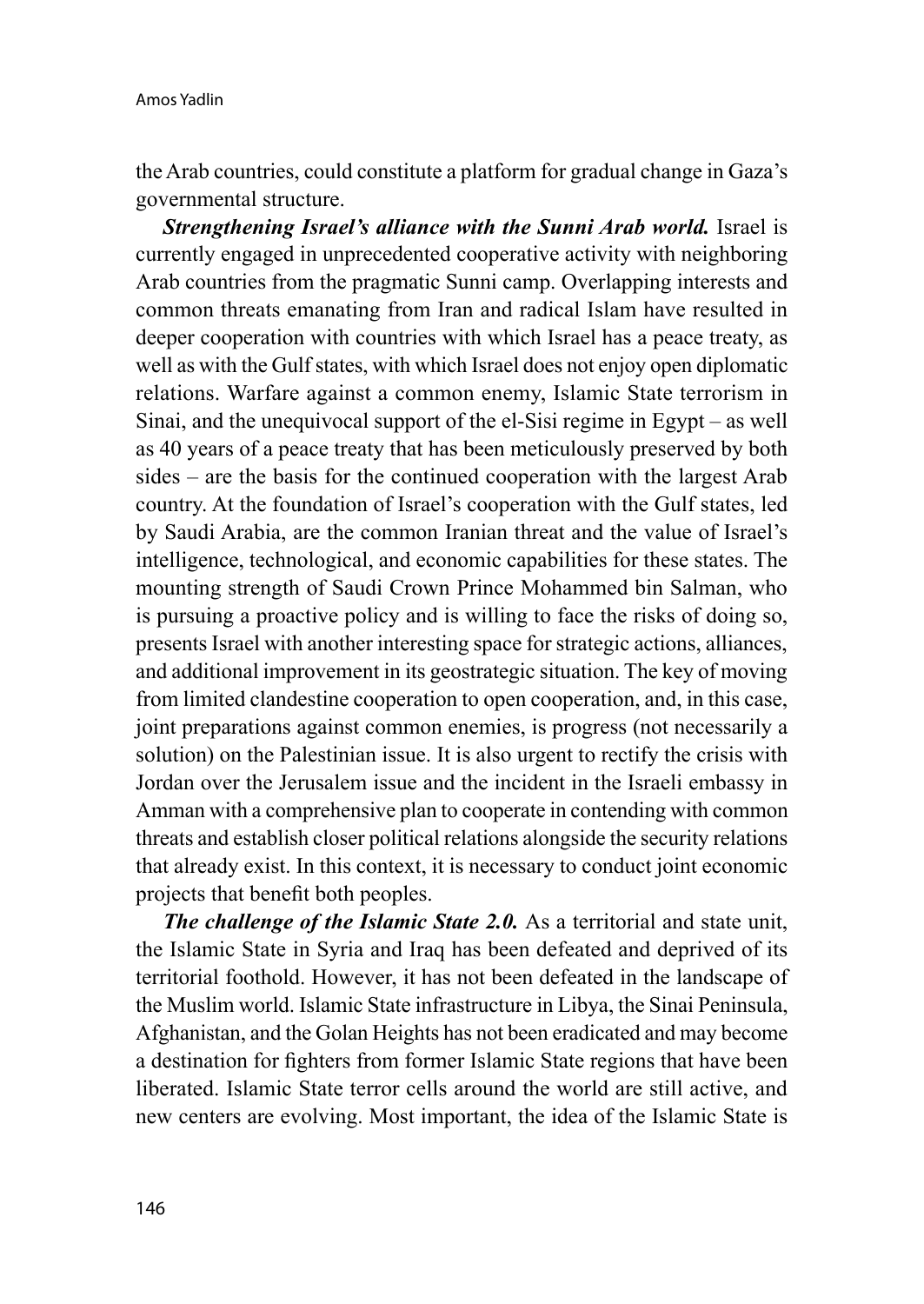alive and well in social networks and mosques with radical imams. With the loss of its territorial basis, there is the danger that the Islamic State may attempt to demonstrate its vitality through showcase attacks throughout the Middle East – including Israel – and around the world. It would be prudent to take action to bring an end to the Islamic State presence in the southern Golan Heights as part of the arrangements to stabilize Syria, and to continue supporting Egypt in its war to eradicate the organization in the Sinai Peninsula. It is also important to refrain from assuming – in terms of intelligence or operationally – that this group no longer poses a threat.

*The security budget and the security concept.* The chances of a military clash in the northern arena in 2018 are greater than at any time in the past decade. The end of the war in Syria, the increasing Iranian presence there, and an Israeli willingness to take action against the qualitative and quantitative buildup of Iran and Hezbollah in Syria and Lebanon could drag Israel into a broad collision with Hezbollah and Iranian forces in Syria. This possibility requires accelerated preparations for a possible clash in the near future, and involves advancing major projects critical in a future war with Hezbollah and Iran, including the budget to enhance Israel's readiness for increased security tension and possible deterioration into war. At the same time, a new type of conflict requires advance preparation at all levels, from the political level to the military level. The new, broader context demands updated understandings on the fundamental concepts of deterrence, decision, maneuver, and firepower. This will require the senior political and military echelons to begin discussing the goals and targets of the possible campaign; its opening, management, and concluding stages; its boundaries; and its efforts. It is important that the cabinet engage in discussions and planning long before the clash itself begins, and not find itself dealing with these complex and critical issues during the fighting.

*Maintaining and advancing Israel's legitimacy in the world.* Despite its relatively strong standing among governments, Israel faces a significant crisis of legitimacy among large populations in the Middle East, Europe, and the United States. This challenge must be understood in conjunction with a troubling trend of rising anti-Semitism against Jews everywhere. The core of those responsible for the campaign against Israel consists of a unique combination of three different elements – radical Islamists, members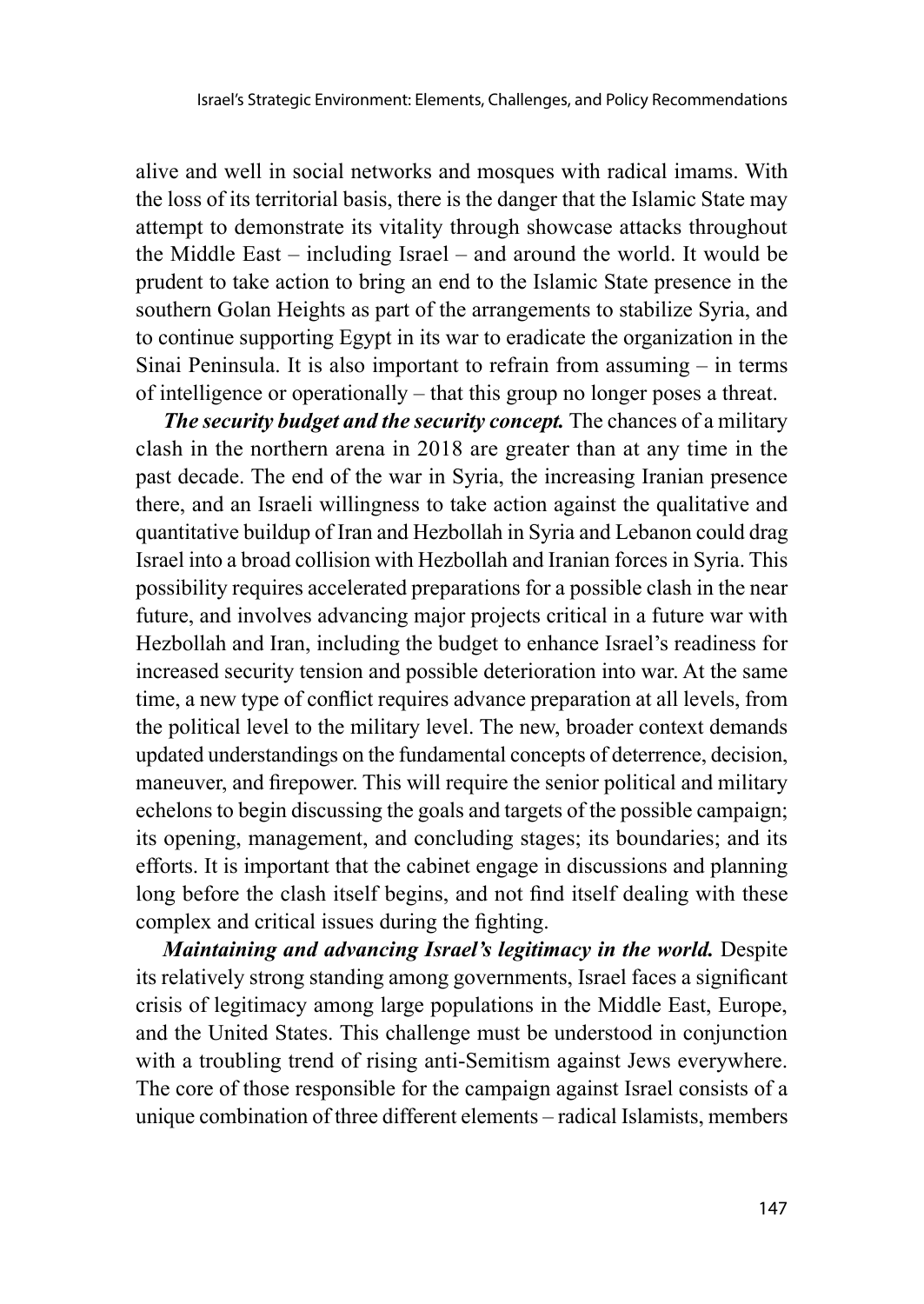of the hyper-liberal left, and members of the nationalist right – who share the common strategic goal of undermining Israel's right to exist based on various pretexts. To this end, these elements employ soft but effective elements of warfare. The issue that constitutes the major joint platform for this campaign against Israel and the Jews is the ongoing Israeli-Palestinian conflict, which, they argue, is solely the product of Israel's intransigence. The continued conflict feeds accusations of a perpetuated occupation, racism, a policy of apartheid against the Palestinians, colonialism and oppression of the indigenous population, the violation of human and civil rights, war crimes, and genocide. The variety of claims enable those responsible for the campaign against Israel to appeal to a variety of audiences in order to mobilize them against Israel in the name of advancing a variety of agendas, thereby expanding the base of opposition to Israel. The relatively strong support enjoyed by Israel among members of the political establishment reflects a temporary advantage among an older and relatively established segment of the population. In contrast, the political strategy of those conducting the campaign poses a serious challenge for the status and security of younger Jewish populations, which represent the next generation of the establishment. Despite improving significantly in recent years, the response of Israel and its supporters still suffers from dispersed tactical management and a lack of major systemic undertakings, and therefore does not keep up with the pace of the campaign conducted by its rival network. The government's policy in the Palestinian arena and the political arena in Israel also constitutes a significant challenge for supporters of Israel and plays into the hands of its enemies. Responding to this challenge requires integrated government and civil organizing in Israel and abroad, on the part of Jews and non-Jews, with the aim of improving intelligence components, strategy, coordination, and cooperation among pro-Israel elements.

*Reaching understandings with American Jewry.* The expanding fault lines between the State of Israel and the largest Jewish community outside of Israel are demarcated by numerous factors, including the change in the balance of power between the Jewish communities of Israel and the United States; the generational change and the concomitant weakened status of Jewish institutions; and the political polarization in both countries, with most Jews in the United States tending to support a liberal agenda, as opposed